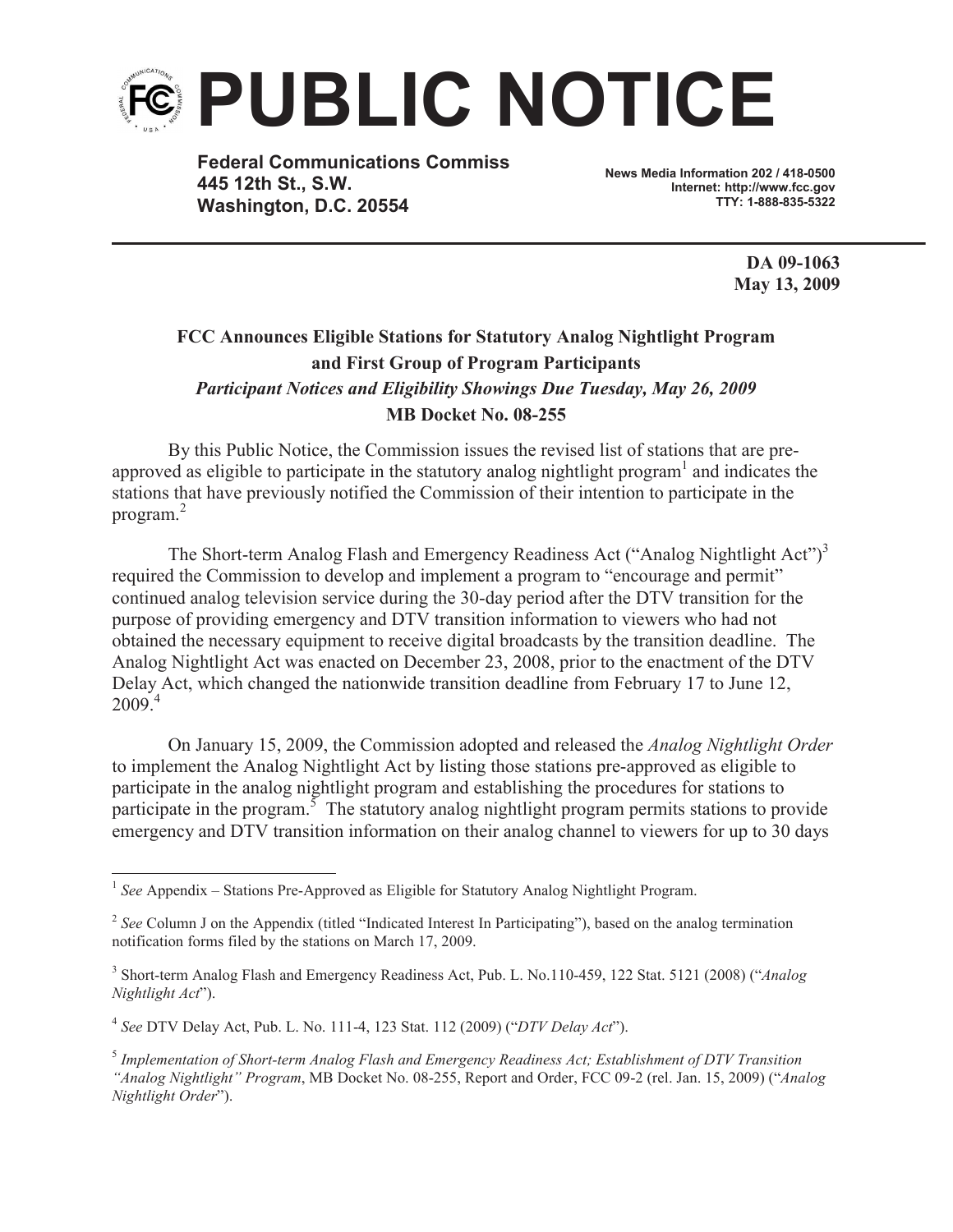after the transition deadline. <sup>6</sup> The Analog Nightlight service after the transition deadline is important for those viewers who have televisions that are not ready to receive digital signals. It ensures that these viewers will still be able to receive emergency information as well as instructions regarding how to resume receiving television service. Stations operating on channels 2 through 51 are eligible to participate in the program, provided they do not cause harmful interference to digital television signals.<sup>7</sup>

On February 20, 2009, the Commission adopted and released the Second Report and Order to implement the DTV Delay Act and concluded that the 30-day period applicable to the analog nightlight program will begin following the new June 12, 2009 transition deadline and, therefore, will run from and including June 13 through July 12, 2009.<sup>8</sup> The Commission determined that it was not necessary to revise the statutory analog nightlight program as implemented in the *Analog Nightlight Order* and retained the parameters of the program without change, except for the delay in timing.<sup>9</sup> The Commission, however, delegated to the Media Bureau or Office of Engineering and Technology (OET), as appropriate, the authority to revise and adopt amended lists of pre-approved stations, as may be necessary.<sup>10</sup> The Commission encourages all stations that are eligible to participate in the Analog Nightlight program either by broadcasting the nightlight program or coordinating with other stations in the market to try to reach as many viewers as possible with this important local service.

OET has completed an engineering analysis to determine which stations meet the eligibility criteria for the analog nightlight program.<sup>11</sup> This engineering analysis was performed

8 *Implementation of the DTV Delay Act*, MB Docket No. 09-17, Second Report and Order and Notice of Proposed Rulemaking, FCC 09-11, ¶ 41 (rel. Feb. 20, 2009) ("*Second Delay Act Order*"). The Commission noted that the Analog Nightlight Act specified that the analog nightlight program is to occur "during the 30-day period beginning on the day after the date established by law under section 3002(b) of the Digital Television Transition and Public Safety Act of 2005 for termination of all licenses for full-power television stations in the analog television service and the cessation of broadcasting by full-power stations in the analog television service." The Commission further found that allowing analog nightlight operation pursuant to the Analog Nightlight Act during the 30-day period after June 12 is consistent with section 4(c) of the DTV Delay Act, which authorizes the Commission to take such actions as it deems necessary or appropriate to carry out the purposes of the DTV Delay Act and ensure a smooth transition. *Id*. at ¶ 42.

 $\int^9 I d$ . at ¶ 43. The previously established filing deadlines to participate in the program were rendered moot in light of the change in the transition deadline.

 $^{10}$  *Id*. at ¶ 45.

<sup>6</sup> *See* Analog Nightlight Act, Sections 2(a) and 2(b).

<sup>&</sup>lt;sup>7</sup> Analog Nightlight Act, Section 3(2). Section 3 of the Act also mandates that the Commission "not require" that analog nightlight signals be subject to mandatory cable carriage and retransmission requirements; *see* Analog Nightlight Act, Section 3(3). In addition, Section 3 prohibits the broadcasting of analog nightlight signals on spectrum "approved or pending approval by the Commission to be used for public safety radio services" and on channels 52-69; *see* Analog Nightlight Act, Sections 3(5) and 3(6), respectively.

 $11$  The Analog Nightlight Act was enacted on December 23, 2008, and required Commission implementation to be completed by January 15, 2009. The Commission adopted and released the *Notice of Proposed Rulemaking* on December 24, 2008, listing 310 eligible stations, and adopted and released the *Report and Order* on January 15, 2009, with the list of 826 stations. *See Implementation of Short-term Analog Flash and Emergency Readiness Act;*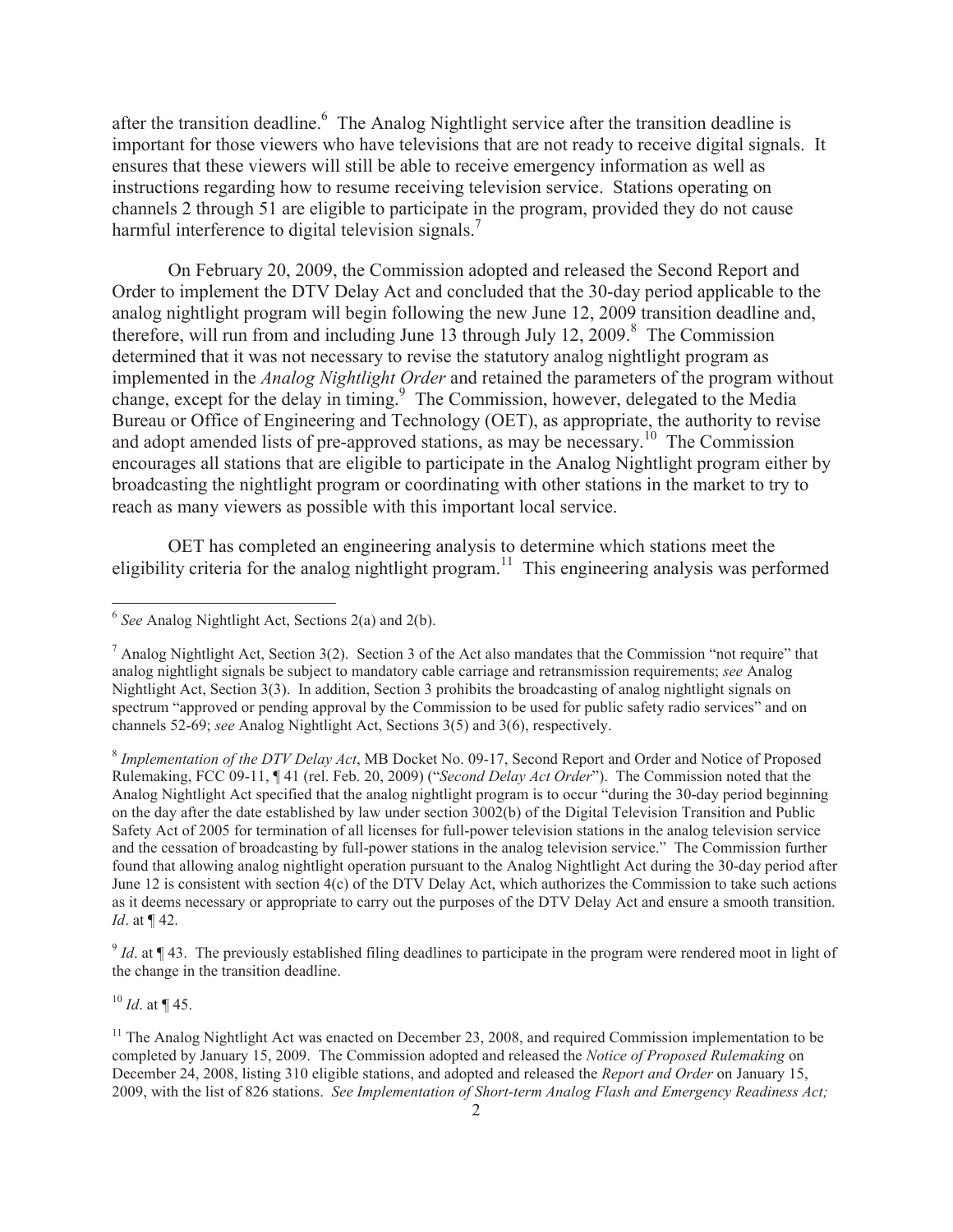using the methodology set forth in OET Bulletin 69 to assess the potential interference from analog stations to digital television stations.<sup>12</sup> This analysis takes account of any changes in channels or facilities that will be in operation for the 30-day period following June 12, 2009.

Based on this supplemental engineering analysis, we have determined that 825 stations, representing 202 markets, can be included on the list of stations pre-approved as eligible to participate in the analog nightlight program.<sup>13</sup> This list includes 354 stations<sup>14</sup> and 11 markets that have already transitioned or will transition prior to June 12. Stations that are eligible are permitted to turn their analog signal on for the purpose of providing Nightlight service to their viewers. The attached Appendix replaces the *Analog Nightlight Order's* list of pre-approved eligible stations. We urge all of the stations that are eligible to participate.<sup>15</sup>

#### **A. Program Participants**

The Appendix also indicates the stations that have reported on their analog termination forms that they will participate in the statutory analog nightlight program.<sup>16</sup> These stations hereby qualify for the blanket license extension to provide statutory analog nightlight service (as

<sup>12</sup> See Federal Communications Commission, Office of Engineering and Technology, OET Bulletin No. 69 "Longley-Rice Methodology for Evaluating TV Coverage and Interference," February 6, 2004. This bulletin is available on the internet at:

http://www.fcc.gov/Bureaus/Engineering\_Technology/Documents/bulletins/oet69/oet69.pdf.

 $13$  There is at least one station eligible in all 49 of the targeted markets identified by the Commission as having "atrisk communities." *See* http://hraunfoss.fcc.gov/edocs\_public/attachmatch/DOC-289629A1.pdf. Thus far, at least one station from 27 of these markets, including Puerto Rico, has indicated its intention to provide analog nightlight service after June 12, 2009.

<sup>14</sup> Stations that have previously terminated analog service or plan to terminate before June 12 are indicated by an asterisk ("\*") in column K on the Appendix, titled "Analog Termination Prior to 6/12."

<sup>15</sup> We recognize that it is unlikely that stations that have previously terminated their analog service would want to participate, and for those in fully transitioned markets, it may not be necessary. However, we include all eligible stations on the Appendix so that they can make their determinations based upon their own circumstances and the needs of their viewers.

*Establishment of DTV Transition "Analog Nightlight" Program*, MB Docket No. 08-255, Notice of Proposed Rule Making, FCC 08-281 (rel. Dec. 24, 2008). To be eligible for participation in the Analog Nightlight program, stations must not cause harmful interference to digital television signals. *See Analog Nightlight Act* section 3(2); *Analog Nightlight Order* at ¶ 10. The *Analog Nightlight Order's* Appendix A list relied on spacing criteria rather than individual interference analyses, an approach necessitated by the short time available to develop the list for the Order. On April 15, 2009, the Commission issued an Erratum correcting certain errors in Appendix A to the *Analog Nightlight Order*. Appendix A to the *Analog Nightlight Order* as initially released contained 826 stations. The Erratum deleted three stations from the list, reducing the number to 823. *See* http://hraunfoss.fcc.gov/edocs\_public/attachmatch/DOC-290083A1.doc.

<sup>&</sup>lt;sup>16</sup> Stations were asked to indicate whether they intended to provide statutory analog nightlight service after the June 12, 2009 transition deadline on their analog termination notification forms. *See Implementation of the DTV Delay Act*, MB Docket No. 09-17, Third Report and Order and Order on Reconsideration, FCC 09-19, at app B (rel. March 13, 2009) ("*Third R&O*")*.* An "S" in column J of the Appendix denotes that the station has previously indicated its interest in participating in the Analog Nightlight program.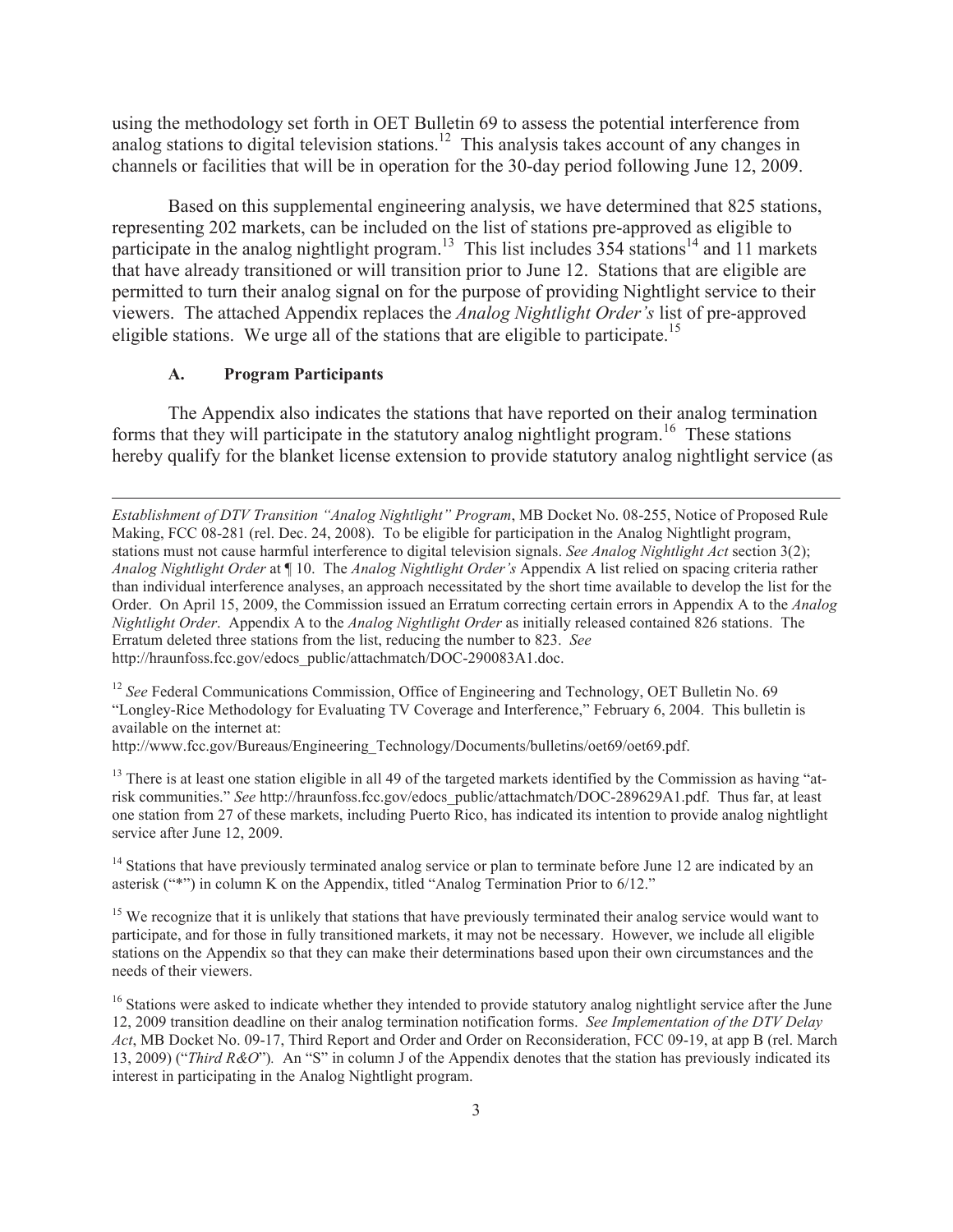discussed in the *Analog Nightlight Order*) and do not need to take any additional action to participate in the program.<sup>17</sup> Stations listed on the Appendix that wish to revoke their participation must notify the Commission by following the Filing Procedures, as explained below.

### **B. Pre-Approved Eligible Stations**

Stations listed on the Appendix are eligible to participate, but if they are not listed as indicating their intention to participate, they must notify the Commission no later than Tuesday, May 26, 2009, if they want to participate in the statutory analog nightlight program. These stations must follow the Filing Procedures, detailed below.<sup>18</sup> Eligible stations that follow these procedures will qualify for the blanket license extension to provide statutory analog nightlight service (as discussed in the *Analog Nightlight Order*).<sup>19</sup>

### **C. Eligibility Showings**

Consistent with the *Analog Nightlight Order*, <sup>20</sup> we will permit stations that are not included on the attached Appendix to demonstrate eligibility for the statutory analog nightlight program by filing a showing with the Commission no later than Tuesday, May 26, 2009. We will announce soon thereafter by public notice those stations that have filed such showings. This deadline for eligibility showings will allow us, the public, and/or interested parties an opportunity to review and evaluate these showings. In their eligibility showings, stations must show how they plan to provide statutory analog nightlight service while avoiding harmful interference to affected stations (*e.g.*, by reducing analog power or taking other appropriate actions). Stations with showings that are not subject to any pending objection will be considered eligible to participate in the program and will qualify for the blanket license extension (as discussed in the *Analog Nightlight Order*).<sup>21</sup> As noted in the *Analog Nightlight Order*, the Commission reserves the right to require stations to cease or reduce analog nightlight service in the event there are valid complaints of interference to DTV stations or other statutorily protected operations.<sup>22</sup>

<sup>20</sup> *Id*. at ¶ 25.

<sup>21</sup> *Id*. at ¶¶ 26-27.

 $^{22}$  *Id*.

<sup>17</sup> *Analog Nightlight Order* at ¶¶ 26-27.

<sup>&</sup>lt;sup>18</sup> Pre-approved eligible stations that have already notified the Commission of their intent to participate and which are, therefore, listed in the attached Appendix B do not need to file another notification.

<sup>19</sup> *Analog Nightlight Order* at ¶¶ 26-27.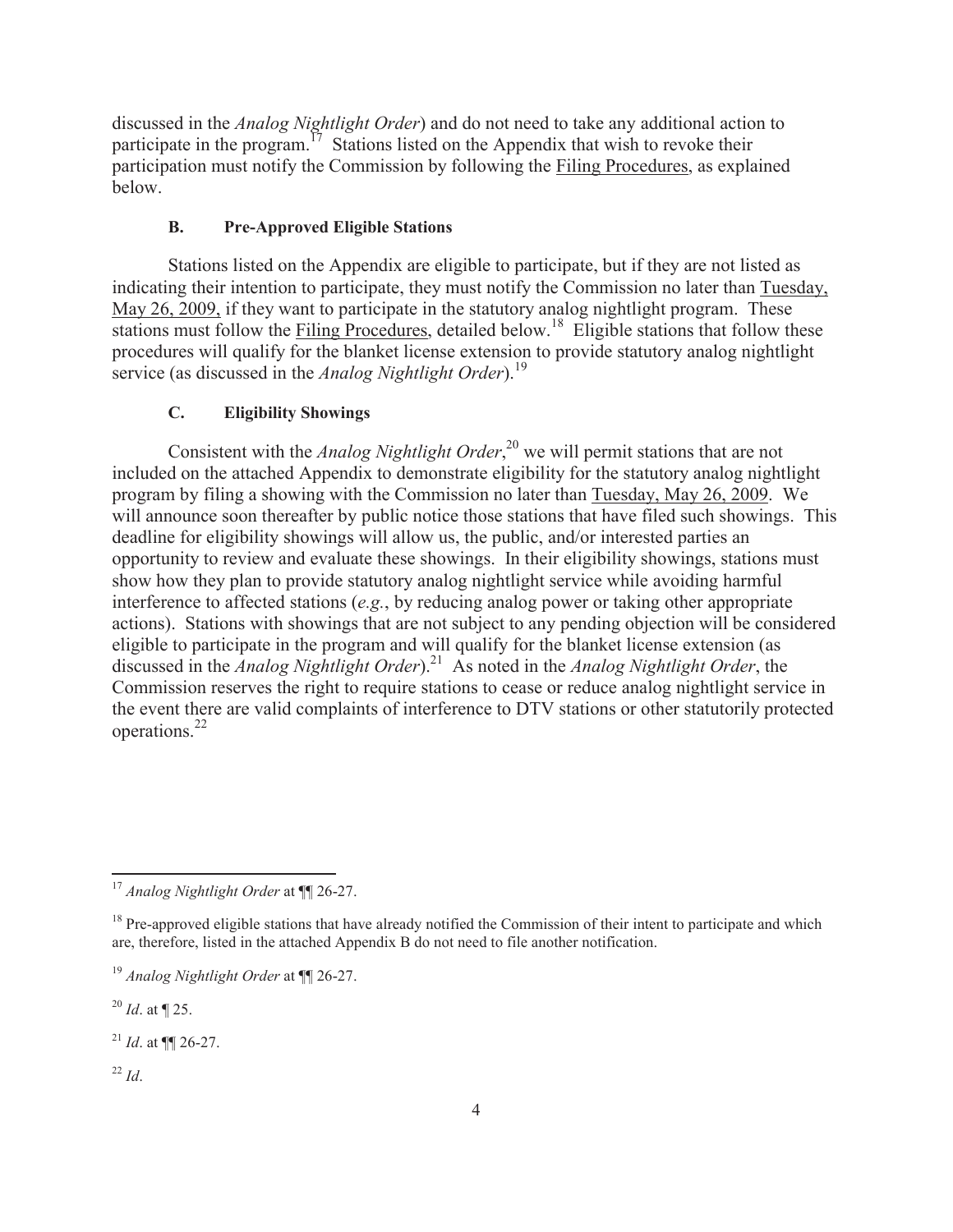#### **D. Filing Procedures**

The *Analog Nightlight Order* established filing procedures for stations to notify the Commission about program participation.<sup>23</sup> In that *Order*, the Commission encouraged stations to make these filings electronically through the Commission's Consolidated Database System ("CDBS") using the Informal Application filing forms, but also permitted pre-approved eligible stations to notify us via e-mail to nightlight@fcc.gov to reduce burdens on stations, particularly small broadcasters.<sup>24</sup> We are slightly modifying these procedures in this public notice to enable us to better track and monitor these filings. Specifically, rather than using STA filings, we have created the following specific informal CDBS forms: (1) Participation Notice of Pre-Approved Eligible Station (Analog Nightlight Program); (2) Eligibility Showing (Analog Nightlight Program); (3) Objection to Eligibility Showing (Analog Nightlight Program); and (4) Revocation of Participation (Analog Nightlight Program). There will be no fees for using these forms.

We strongly encourage stations to use these simple forms. However, to encourage maximum participation in the program, we will continue to permit pre-approved eligible stations to notify us via e-mail to nightlight@fcc.gov, following the procedures outlined in the *Analog Nightlight Order*. <sup>25</sup> We intend to publish a final list of all stations that are participating in the Analog Nightlight program before June 12, 2009. All stations listed will be granted a blanket license extension to provide the statutory analog nightlight service.

Electronic Filing Instructions. The four CDBS forms are now available for filing and must be filed electronically via the Internet from the Media Bureau's Web site at: http://www.fcc.gov/mb/cdbs.html or http://fjallfoss.fcc.gov/prod/cdbs/forms/prod/cdbs\_ef.htm. After logging into your CDBS Electronic Filing account, select the last option from Main Menu "Additional non-form Filings" to go to the Informal Menu. From the next menu select "Silent STA / Notification of Suspension / Resumption of Operations / Extension of STA Request / DTV Transition Notification." On the Pre-form select the desired form to be filed: (1) Participation Notice of Pre-Approved Eligible Station (Analog Nightlight Program); (2)

<sup>24</sup> *Id*. at ¶ 23.

<sup>&</sup>lt;sup>23</sup> *Id.* at ¶ 20-25. The Commission has OMB approval for this collection and will obtain approval for any nonsubstantive changes to this collection; *see* OMB Control No. 3060-0386. For additional information concerning this information collection requirement, contact the Office of Managing Director (OMD), Performance Evaluation & Records Management (PERM): Cathy Williams, Cathy.Williams@fcc.gov, at 202-418-2918.

<sup>&</sup>lt;sup>25</sup> *Id.* at  $\P$  23-24. As provided in the Order, the email should include the following information: (1) name, title, phone number, and, if available, email address and mobile telephone number of sender; (2) licensee name; (3) FCC Registration Number (FRN); (4) Facility Identification Number; (5) call sign; (6) city and state; (7) analog and digital channel numbers; and (8) name, title, phone number and, if available, email address and mobile telephone number of a contact person (if different from sender) who can provide more information about the station's participation in the program. The email should also provide information about the station's planned analog nightlight service, including whether the station plans to participate at reduced analog power, as well as the period of time analog nightlight service will be provided (if service will be discontinued before July 12, 2009). Stations that reduce power during their period of nightlight service should also notify the Commission of this change. The information provided in the emails will be entered into CDBS so that it will be available to the public. We ask that a courtesy copy of the email be sent to Hossein Hashemzadeh, Hossein.Hashemzadeh@fcc.gov, of the Media Bureau, Video Division.